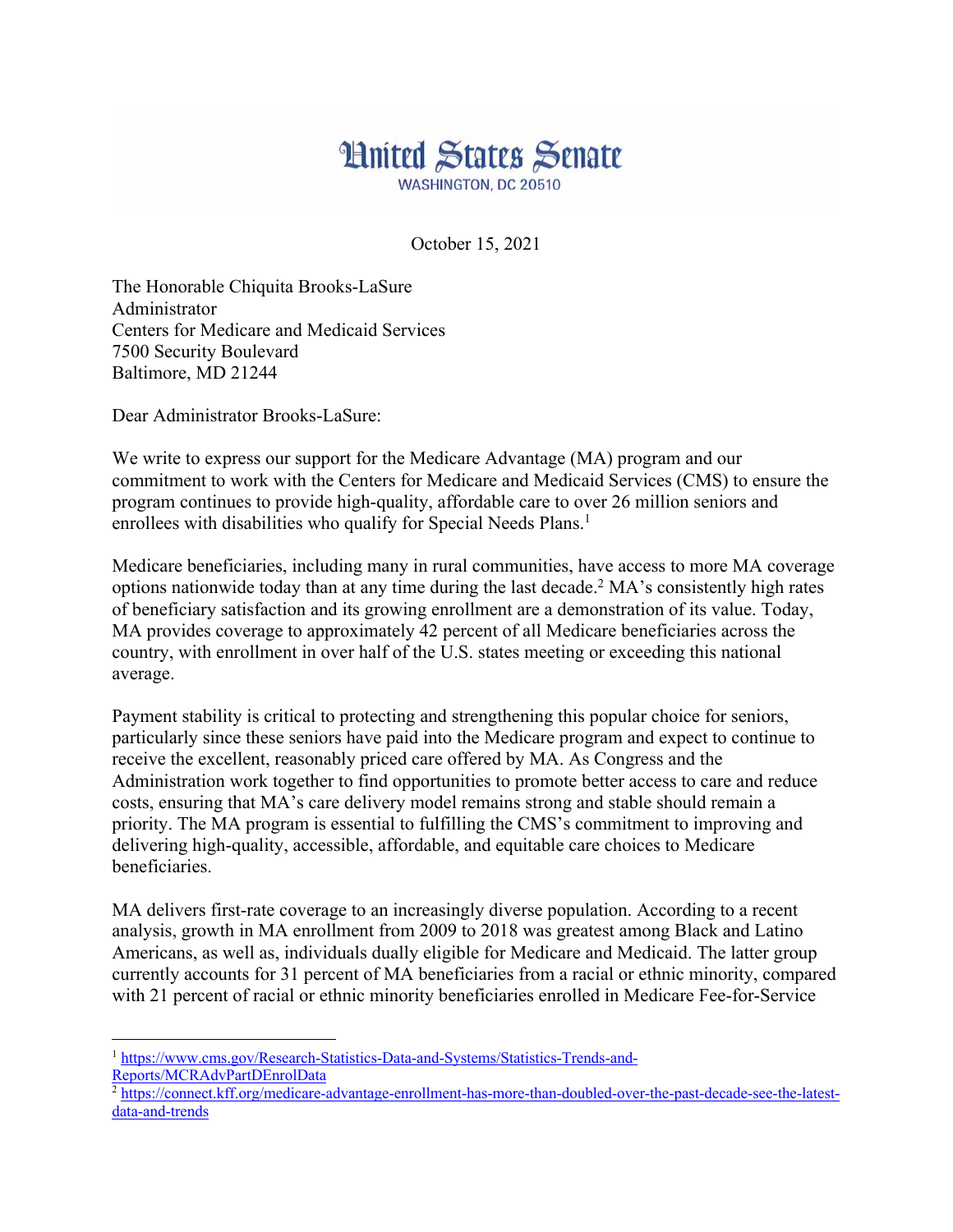(FFS).3 Diversity in enrollment is partly growing in response to the comprehensive benefits MA offers to its beneficiaries, including an expansion of zero premium plans, the addition of supplemental benefits aimed at addressing social determinants of health, and the establishment of Special Needs Plans. The increasing participation in MA of Black, Latino, and dual-eligible individuals underscores the critical importance of continuing to support coverage options that address the unique needs of a diverse beneficiary population and further improve health equity.4

The comprehensive and innovative MA clinical care model promotes primary care and is providing seniors with value-based care that can be of a higher quality than Medicare FFS, resulting in improved health outcomes and cost savings. MA offers financial protections from high out-of-pocket costs not available in Medicare FFS, which is an important benefit for the more than half of MA beneficiaries that have low fixed incomes of less than \$30,000 annually.<sup>5</sup> The MA model prioritizes care coordination, early diagnosis, and treatment of chronic conditions, and is strengthened by MA's ability to offer benefits aimed at addressing social determinants of health including vision, dental, hearing, telehealth services, transportation, meal services and delivery, in-home support services, and other wellness benefits.

During the ongoing COVID-19 pandemic, MA is protecting and supporting seniors and individuals with disabilities by providing more care in the home through meal delivery, providing personal protective equipment, multifaceted beneficiary engagement, vaccine education, and delivery services to underserved communities. MA plans are also supporting beneficiaries by utilizing telehealth visits.

To ensure this continuum of care, we stand ready to protect MA from payments cuts, which could lead to higher costs and premiums, reduce vital benefits, and undermine advances made to improve health outcomes and health equity for MA enrollees.

We look forward to partnering with you to fulfill CMS's commitment to improving health care access, quality, and affordability, and to advancing health equity. We are committed to building on the progress already made by protecting proven health care coverage options like MA for the program's more than 26 million beneficiaries– including the millions of seniors we represent in our states.

Sincerely,

Kyrsten Sinema Tim Scott U.S. Senator U.S. Senator

<sup>3</sup> David J. Meyers, Vincent Mor, Momotazur Rahman, and Amal N. Trivedi. Growth in Medicare Advantage Greatest Among Black And Hispanic Enrollees. Health Affairs, 40, no. 6 (2021): 945-950.

<sup>4</sup> David J. Meyers, Vincent Mor, Momotazur Rahman, and Amal N. Trivedi. Growth in Medicare Advantage Greatest Among Black And Hispanic Enrollees. Health Affairs, 40, no. 6 (2021): 945-950.

<sup>&</sup>lt;sup>5</sup> https://www.ahip.org/wp-content/uploads/MA\_Demographics\_Report\_2019.pdf